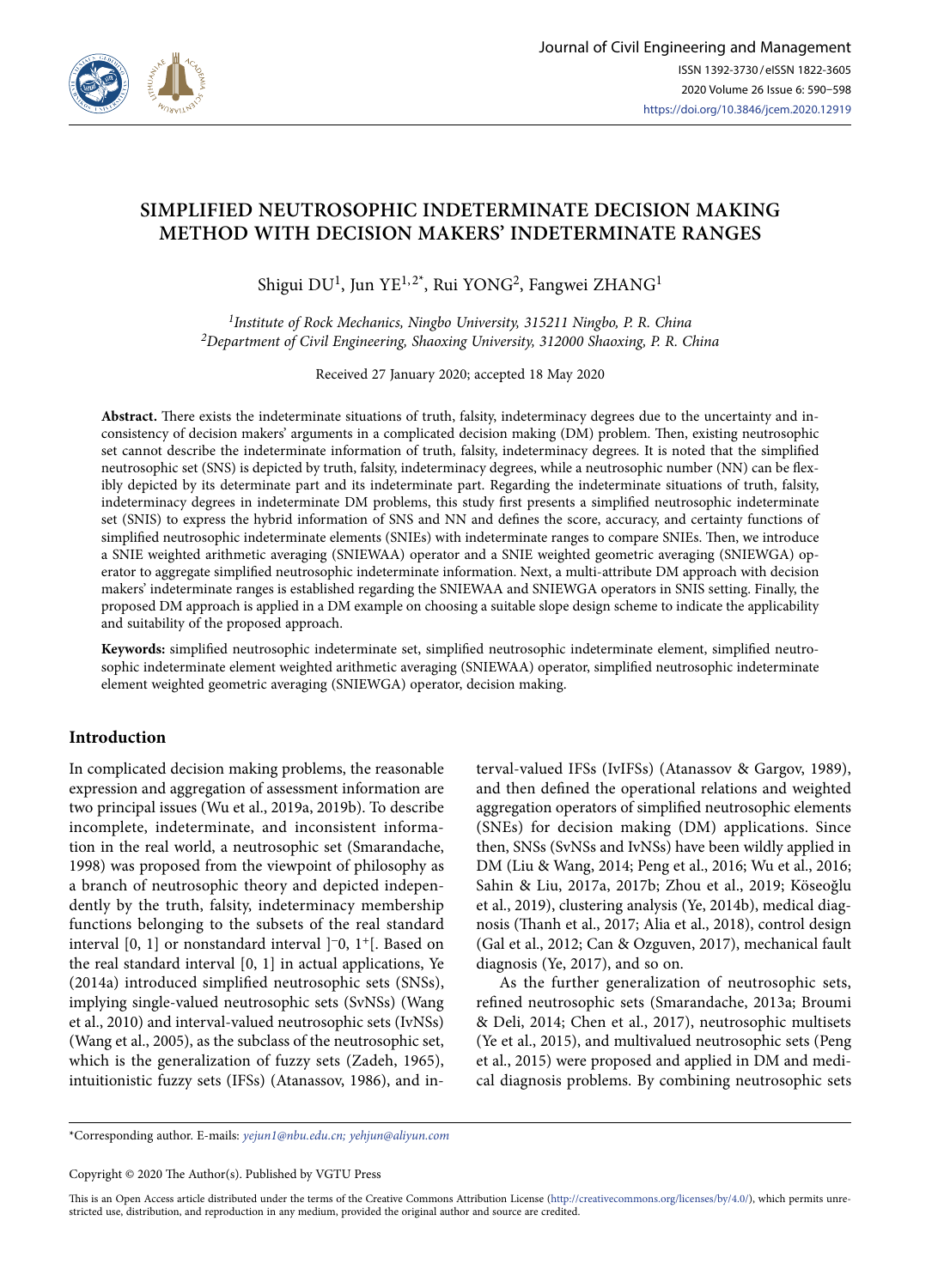with other fuzzy theories, some researchers proposed neutrosophic soft sets (Maji, 2013), interval neutrosophic rough sets (Broumi & Smarandache, 2015), single-valued and interval neutrosophic hesitant fuzzy sets (Liu & Shi, 2015), complex neutrosophic sets (Ali & Smarandache, 2016), dynamical neutrosophic sets (Ye & Fu, 2016; Thong et al., 2019), neutrosophic cubic set (Ali et al., 2016; Jun et al., 2017; Liu et al., 2019), normal neutrosophic sets (Şahin, 2018), single-valued neutrosophic 2-tuple linguistic sets (Wu et al., 2018), and their applications.

As another branch of neutrosophic theory, a neutrosophic number (NN) (Smarandache, 1998, 2013b, 2014) was proposed under indeterminate environment and represented as  $e = a + \alpha I$  for  $a, \alpha \in \mathbb{R}$  and  $I \in [I^-, I^+]$ , where  $a$  is a certain term and  $\alpha I$  is an indeterminate term along with the indeterminate coefficient  $\alpha$  and indeterminacy  $I \in [I^{\dagger}, I^{\dagger}]$ . NN indicates a family of interval numbers corresponding to different indeterminate ranges of  $I \in [I^{\mathsf{T}},$ *I*+], which demonstrates its flexibility and convenience in expressing indeterminate information. Therefore, NNs have been widely applied in many areas. For example, mechanical fault diagnosis (Ye, 2016), DM (P. D. Liu & X. Liu, 2018), rock mechanics (Ye et al., 2017), optimization programming (Ye, 2018), and so on.

Then, there may exist the indeterminacy of the truth, falsity, indeterminacy degrees given by a group of decision makers due to the indeterminacy and inconsistency of decision makers' cognitions regarding object complexity and variability evaluated in the real DM problem. It is noted that the indeterminacy information of the truth, falsity, and indeterminacy degrees contains the hybrid information of SNS and NN, which cannot be expressed only by the neutrosophic set or NN. Since NN can flexibly depict such an indeterminacy with a changeable interval number  $(e = [a + \alpha I^-, a + \alpha I^+])$  or a changeable single value (*e* =  $a + \alpha I$ ) depending on specified indeterminate ranges of  $I \in [I^L, I^U]$  or specified single values of  $I \in [I^L, I^U]$ , which shows its main highlight in an expression of indeterminate information. Then, SNS (IvSS and SvNS) can depict the truth, falsity, and indeterminacy degrees, but cannot depict such indeterminacy with a changeable interval number/single value of the truth/falsity/indeterminacy degree in indeterminate situations. Obviously, existing neutrosophic DM methods cannot handle such a DM problem with both the indeterminate information of the truth, falsity, indeterminacy arguments and the decision makers' indeterminate ranges/cognitions in indeterminate DM applications. If SNS is combined with NN based on an information expression advantage of both, we can present the new set concept and DM method based on the hybrid information of SNS and NN to carry out the aforementioned issues. Motivated by the new set concept and DM method, this study firstly proposes simplified neutrosophic indeterminate sets (SNISs) to express changeable IvNSs/ SvNSs corresponding to different indeterminate ranges/ values of  $I \in [I^-, I^+]$  and weighted aggregation operators of simplified neutrosophic indeterminate elements (SNIEs), and then establishes a multi-attribute DM method with decision makers' indeterminate ranges in indeterminate DM situations.

To the best of our knowledge, there exists no study regarding the proposed issues in existing literature. Hence, the main contributions of this study are: (1) to present SNIS and a ranking method of SNIEs, (2) to introduce a SNIE weighted arithmetic averaging (SNIEWAA) operator and a SNIE weighted geometric averaging (SNIEWGA) operator, (3) to establish a multi-attribute DM approach with decision makers' indeterminate ranges regarding the SNIEWAA and SNIEWGA operators in SNIS setting, and (4) to apply the proposed DM approach to an indeterminate DM example on choosing a suitable slope design scheme for an open pit mine in SNIS setting for indicating its flexibility and suitability under the indeterminate DM environment.

To realize this study, the rest of the article is constructed by the following parts. Section 1 introduces some preliminaries of SNSs and NNs. Section 2 presents a SNIS concept to depict the indeterminacy information of the truth, falsity, and indeterminacy degrees, and then defines the score, accuracy, and certainty functions of SNIEs with  $I \in [I^-, I^+]$  for ranking SNIEs. In Section 3, the SNIEWAA and SNIEWGA operators are proposed to aggregate SNIEs. For Section 4, a multi-attribute DM approach with decision makers' indeterminate ranges regarding the SNIEWAA and SNIEWGA operators is established in SNIS setting. Then, Section 5 applies the proposed DM approach to an indeterminate DM example on choosing a suitable slope design scheme for an open pit mine in SNIS setting for indicating its flexibility and effectiveness. Lastly, the conclusions and further research are indicated.

### **1. Some preliminaries of SNSs and NNs**

As a subclass of a neutrosophic set (Smarandache, 1998), Ye (2014a) defined a SNS  $S = \{ (x_k, \tau_S(x_k), \upsilon_S(x_k), \tau_S(x_k), \tau_S(x_k), \tau_S(x_k) \}$  $\{\zeta_{\rm s}(x_k)\}\,| x_k \in X\}$  in the universe set  $X = \{x_1, x_2, ..., x_n\}$ , where  $\tau_S(x_k)$ :  $X \to [0, 1]$ ,  $\upsilon_S(x_k)$ :  $X \to [0, 1]$ , and  $\zeta_S(x_k)$ :  $X \rightarrow [0, 1]$  ( $k = 1, 2, ..., n$ ) are the truth, indeterminacy, and falsity membership degrees of the element  $x_k$  to the set *S*, along with the condition  $0 \le \tau_S(x_k) + \upsilon_S(x_k) + \zeta_S(x_k) \le 3$ for SvNS and  $0 \le \sup \tau_S(x_k) + \sup \upsilon_S(x_k) + \sup \zeta_S(x_k) \le 3$ for IvNS and  $x_k \in X$ .

For the convenience of the representation, a component  $\langle x_k, \tau_s(x_k), v_s(x_k), \zeta_s(x_k) \rangle$  in *S* can be simply denoted as the simplified neutrosophic element (SNE)  $s_k = \langle \tau_k, \upsilon_k, \zeta_k \rangle$ , which includes the interval-valued neutrosophic element  $(KN)$   $s_k = \langle \tau_k, \upsilon_k, \zeta_k \rangle = \langle [\tau_k^-, \tau_k^+], [\upsilon_k^-, \upsilon_k^+], [\zeta_k^-, \zeta_k^+] \rangle$  for  $\tau_k$ ,  $\upsilon_k$ ,  $\zeta_k \subseteq [0, 1]$  and single-valued neutrosophic element  $(SvNE)$   $s_k = \langle \tau_k, \upsilon_k, \zeta_k \rangle$  for  $\tau_k, \upsilon_k, \zeta_k \in [0, 1].$ 

Set two SNEs as  $s_1 = \langle \tau_1, \nu_1, \zeta_1 \rangle$  and  $s_2 = \langle \tau_2, \nu_2, \zeta_1 \rangle$  $\zeta_2$  > and  $\omega$  > 0. Then, there exist the following relations (Smarandache, 1998; Wang et al., 2005; Ye, 2014a; Zhang et al., 2014):

 $1) \ s_1 \ \subseteq \ s_2 \ \Leftrightarrow \ \tau_1^- \leq \tau_2^-, \ \ \tau_1^+ \leq \tau_2^+, \ \ \upsilon_1^- \geq \upsilon_2^-, \ \ \upsilon_1^+ \geq \upsilon_2^+,$  $\zeta_1^- \geq \zeta_2^-$ ,  $\zeta_1^+ \geq \zeta_2^+$  for IvNEs and  $\tau_1 \leq \tau_2$ ,  $\upsilon_1 \geq \upsilon_2$ ,  $\zeta_1 \geq \zeta_2$  for SvNEs;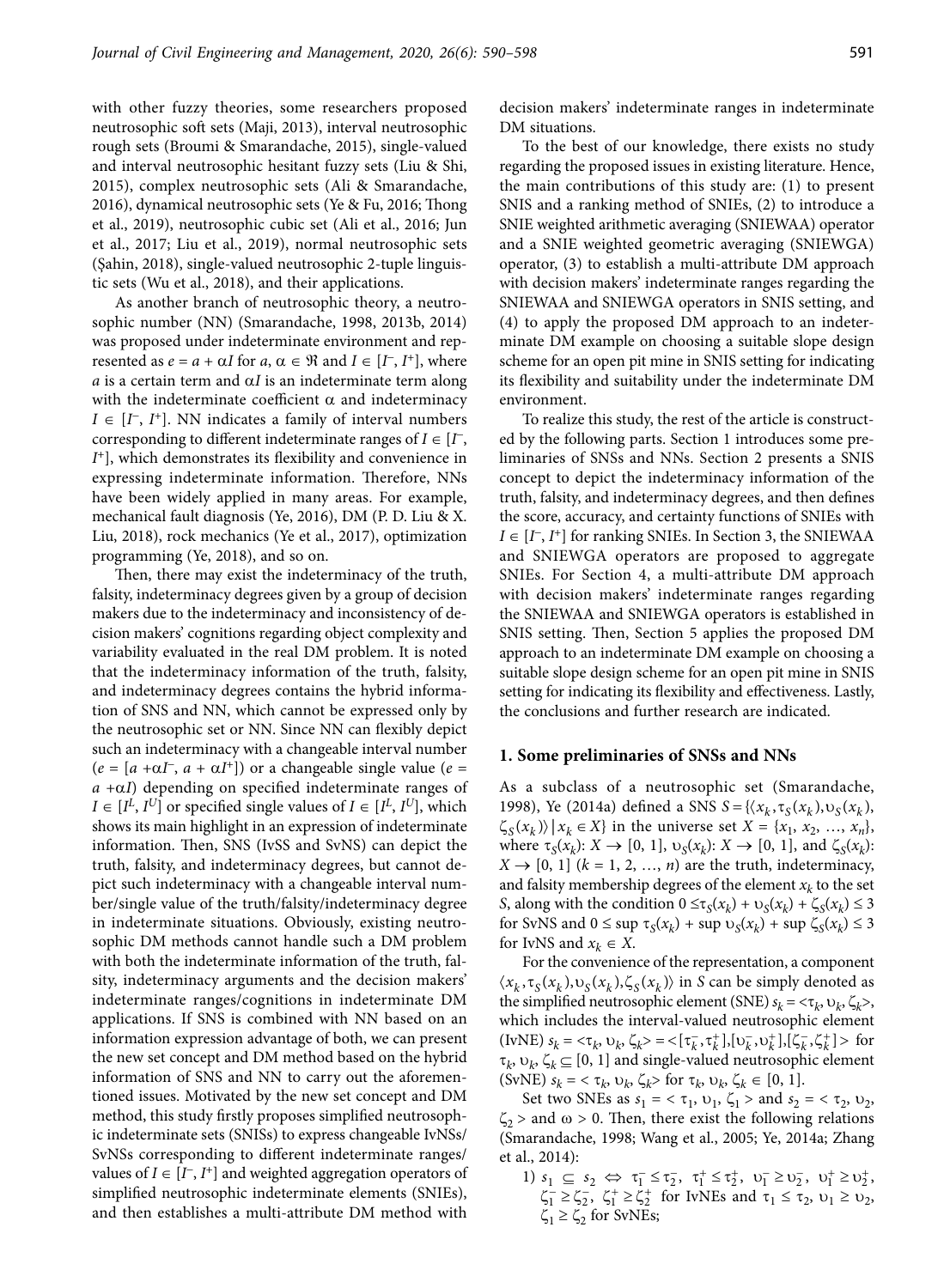2)  $s_1 = s_2 \Leftrightarrow s_1 \subseteq s_2$  and  $s_2 \subseteq s_1$ ;

- $[\tau_1^-, \tau_1^+]$  > for IvNE and  $(s_1)^C = \langle \zeta_1, 1 \upsilon_1, \tau_1 \rangle$  for  $\overline{k=1}$ SvNE;
	- 4)  $s_1 \oplus s_2 = \langle [\tau_1^- + \tau_2^- \tau_1^- \tau_2^-, \tau_1^+ + \tau_2^+ \tau_1^+ \tau_2^+],$  $[v_1^-v_2^-, v_1^+v_2^+]$ , $[\zeta_1^- \zeta_2^-, \zeta_1^+ \zeta_2^+]$  for IvNEs and  $s_1 \oplus s_2 =$  $\langle \tau_1 + \tau_2 - \tau_1 \tau_2, \nu_1 \nu_2, \zeta_1 \zeta_2 \rangle$  for SvNEs;
	- 5)  $s_1 \otimes s_2 = \left\langle \left[ \tau_1^- \tau_2^-, \tau_1^+ \tau_2^+ \right], \left[ \nu_1^- + \nu_2^- \nu_1^- \nu_2^-, \nu_1^+ + \nu_2^+ \right. \right.$  $10_1^+10_2^+$ ], $[ \zeta_1^- + \zeta_2^- - \zeta_1^- \zeta_2^- , \zeta_1^+ + \zeta_2^+ - \zeta_1^+ \zeta_2^+ ] \$  for IvNEs and  $s_1 \otimes s_2 = \langle \tau_1 \tau_2, v_1 + v_2 - v_1 v_2, \zeta_1 + \zeta_2 - \zeta_1 \zeta_2 \rangle$ for SvNEs;
	- 6)  $\omega s_1 = \left\langle [1 (1 \tau_1^{-})^{\omega}, 1 (1 \tau_1^{+})^{\omega} \right], \left[ (v_1^{-})^{\omega}, (v_1^{+})^{\omega} \right],$  $\left[ (\zeta_1^-)^{\omega}, (\zeta_1^+)^{\omega} \right]$  for IvNE and  $\omega s_1 = (1 - (1 - \tau_1)^{\omega},$  $v_1^{\omega}, \zeta_1^{\omega}$  for SvNE;
- 7)  $s_1^{\omega} = \left\langle [(\tau_1^{-})^{\omega}, (\tau_1^{+})^{\omega}], [1 (1 \nu_1^{-})^{\omega}, 1 (1 \nu_1^{+})^{\omega}], \right\rangle$  determinate and/  $[1 - (1 - \zeta_1^{-})^{\omega}, 1 - (1 - \zeta_1^{+})^{\omega}]$  for IvNE and  $s_1^{\omega} = \begin{cases} \tau_1^{\omega}, & \text{suppose that } \tau_1 \\ \tau_1, & [0, 0] \text{ and } \epsilon_2 = a_2 + a_1 \end{cases}$  $1 - (1 - \nu_1)^{\omega}$ ,  $1 - (1 - \zeta_1)^{\omega}$  for SvNE.

Set  $s_k = \langle \tau_k, v_k, \zeta_k \rangle$  ( $k = 1, 2, ..., n$ ) as a group of SNEs. Then the SvNE weighted arithmetic averaging (SvNEWAA), IvNE weighted arithmetic averaging (IvNEWAA), SvNE weighted geometric averaging (SvNEWGA), and IvNE weighted geometric averaging (IvNEWGA) operators defined in Zhang et al. (2014) and Peng et al. (2016) are introduced, respectively, below:

$$
SvNEWAA(s_1, s_2, ..., s_n) = \sum_{k=1}^{n} \omega_k s_k = \begin{cases} 1 - \prod_{k=1}^{n} (1 - \tau_k)^{\omega_k}, & \text{if } k \in \mathbb{Z} \text{ and } j \in \mathbb{Z} \text{ and } j \in \mathbb{Z} \text{ and } j \in \mathbb{Z} \text{ and } j \in \mathbb{Z} \text{ and } j \in \mathbb{Z} \text{ and } j \in \mathbb{Z} \text{ and } j \in \mathbb{Z} \text{ and } j \in \mathbb{Z} \text{ and } j \in \mathbb{Z} \text{ and } j \in \mathbb{Z} \text{ and } j \in \mathbb{Z} \text{ and } j \in \mathbb{Z} \text{ and } j \in \mathbb{Z} \text{ and } j \in \mathbb{Z} \text{ and } j \in \mathbb{Z} \text{ and } j \in \mathbb{Z} \text{ and } j \in \mathbb{Z} \text{ and } j \in \mathbb{Z} \text{ and } j \in \mathbb{Z} \text{ and } j \in \mathbb{Z} \text{ and } j \in \mathbb{Z} \text{ and } j \in \mathbb{Z} \text{ and } j \in \mathbb{Z} \text{ and } j \in \mathbb{Z} \text{ and } j \in \mathbb{Z} \text{ and } j \in \mathbb{Z} \text{ and } j \in \mathbb{Z} \text{ and } j \in \mathbb{Z} \text{ and } j \in \mathbb{Z} \text{ and } j \in \mathbb{Z} \text{ and } j \in \mathbb{Z} \text{ and } j \in \mathbb{Z} \text{ and } j \in \mathbb{Z} \text{ and } j \in \mathbb{Z} \text{ and } j \in \mathbb{Z} \text{ and } j \in \mathbb{Z} \text{ and } j \in \mathbb{Z} \text{ and } j \in \mathbb{Z} \text{ and } j \in \mathbb{Z} \text{ and } j \in \mathbb{Z} \text{ and } j \in \mathbb{Z} \text{ and } j \in \mathbb{Z} \text{ and } j \in \mathbb{Z} \text{ and } j \in \mathbb{Z} \text{ and } j \in \mathbb{Z} \text{ and } j \in \mathbb{Z} \text{ and } j \in \mathbb{Z} \text{ and } j \in \mathbb{Z} \text{ and } j \in \math
$$

$$
\left\{\left[1-\prod_{k=1}^{n}(1-\tau_{k}^{-})^{\omega_{k}},1-\prod_{k=1}^{n}(1-\tau_{k}^{+})^{\omega_{k}}\right],\left[\prod_{k=1}^{n}(v_{k}^{-})^{\omega_{k}},\right]\right\}
$$
\n
$$
\left\{\left[1-\prod_{k=1}^{n}(1-\tau_{k}^{-})^{\omega_{k}},1-\prod_{k=1}^{n}(1-\tau_{k}^{+})^{\omega_{k}}\right]\right\}
$$
\n
$$
\left\{\prod_{k=1}^{n}(v_{k}^{+})^{\omega_{k}}\right\}
$$
\n
$$
\left\{\prod_{k=1}^{n}(v_{k}^{+})^{\omega_{k}}\right\}
$$
\nfor IvNEs; (2) Based on the hybrid concept of  
\ncan give the definition of a SNIS a  
\nSNS concept in indeterminate and

$$
SvNEWGA(s_1, s_2, \ldots, s_n) = \prod_{k=1}^n s_k^{\omega_k} = \left\langle \prod_{k=1}^n (\tau_k)^{\omega_k}, \right\rangle
$$
\n
$$
Definition \text{ 1. Set } X = \{x_1, x_2, \ldots, x_n\} \text{ as a uni}
$$
\n
$$
S N IS Z \text{ is defined as the following expression:}
$$
\n
$$
Z = \{ (x_1, x_2, \ldots, x_n) \mid x_1 \in X \text{ and } y_2 \in X \text{ such that } \sum_{k=1}^n (x_k - x_k)^{k-1} \text{ and } y_2 \in X \text{ such that } \sum_{k=1}^n (x_k - x_k)^{k-1} \text{ and } y_2 \in X \text{ such that } \sum_{k=1}^n (x_k - x_k)^{k-1} \text{ and } y_2 \in X \text{ such that } \sum_{k=1}^n (x_k - x_k)^{k-1} \text{ and } y_2 \in X \text{ such that } \sum_{k=1}^n (x_k - x_k)^{k-1} \text{ and } y_2 \in X \text{ such that } \sum_{k=1}^n (x_k - x_k)^{k-1} \text{ and } y_2 \in X \text{ such that } \sum_{k=1}^n (x_k - x_k)^{k-1} \text{ and } y_2 \in X \text{ such that } \sum_{k=1}^n (x_k - x_k)^{k-1} \text{ and } y_2 \in X \text{ such that } \sum_{k=1}^n (x_k - x_k)^{k-1} \text{ and } y_2 \in X \text{ such that } \sum_{k=1}^n (x_k - x_k)^{k-1} \text{ and } y_2 \in X \text{ such that } \sum_{k=1}^n (x_k - x_k)^{k-1} \text{ and } y_2 \in X \text{ such that } \sum_{k=1}^n (x_k - x_k)^{k-1} \text{ and } y_2 \in X \text{ such that } \sum_{k=1}^n (x_k - x_k)^{k-1} \text{ and } y_2 \in X \text{ such that } \sum_{k=1}^n (x_k - x_k)^{k-1} \text{ and } y_2 \in X \text{ such that } \sum_{k=1}^n (x_k - x_k)^{k-1} \text{ and } y_2 \in X \text{ such that } y_2
$$

$$
1 - \prod_{k=1}^{n} (1 - \upsilon_k)^{\omega_k}, 1 - \prod_{k=1}^{n} (1 - \zeta_k)^{\omega_k} \to \text{for SvNEs}; \qquad (3)
$$

$$
IvNEWGA(s_1, s_2, ..., s_n) = \prod_{k=1} s_k^{\omega_k} =
$$
  

$$
\left\langle \left[ \prod_{k=1}^n (\tau_k^-)^{\omega_k}, \prod_{k=1}^n (\tau_k^+)^{\omega_k} \right], \left[ 1 - \prod_{k=1}^n (1 - \nu_k^-)^{\omega_k}, \right. \right.
$$
  

$$
1 - \prod_{k=1}^n (1 - \nu_k^+)^{\omega_k} \left] , \left[ 1 - \prod_{k=1}^n (1 - \zeta_k^-)^{\omega_k}, \right. \right.
$$

2) 
$$
s_1 = s_2 \Leftrightarrow s_1 \subseteq s_2
$$
 and  $s_2 \subseteq s_1$ ;  
\n3) (Complement of  $s_1$ ) $(s_1)^C = \{[\zeta_1^-, \zeta_1^+], [1 - \upsilon_1^+, 1 - \upsilon_1^-],$   
\n $[\tau_1^-, \tau_1^+] >$  for IVNE and  $(s_1)^C = \langle \zeta_1^-, 1 - \upsilon_1^-, 1 - \upsilon_1^- \rangle$  for

where  $ω_k$  ∈ [0, 1] is the weight of  $s_k$  ( $k = 1, 2, ..., n$ ) for  $\sum\nolimits_{k=1}^{n} \omega_k = 1.$ 

As a branch of neutrosophic theory, Smarandache (1998, 2013b, 2014) defined a NN  $e = a + \alpha I$  for indeterminacy  $I \in [I^-, I^+]$  and  $a, \alpha \in \mathcal{R}$ , which is described by its uncertain term a*I* and its certain term *a*. NN implies a changeable single value or a changeable interval number  $e = [a + \alpha I^{\dagger}, a + \alpha I^{\dagger}]$  depending on different indeterminate values/ranges of  $I \in [I^-, I^+]$ . Especially there are  $e = \alpha I$ if  $a = 0$  for the unique indeterminate case and  $e = a$  if  $\alpha$ *I* = 0 for the unique determinate case. It is obvious that NN indicates the superiority of the flexible expression in determinate and/or indeterminate situations.

Suppose that  $e_1 = a_1 + \alpha_1 I = [a_1 + \alpha_1 I^-, a_1 + \alpha_1 I^+] \supseteq$  $[0, 0]$  and  $e_2 = a_2 + \alpha_2 I = [a_2 + \alpha_2 I^-, a_2 + \alpha_2 I^+] \supseteq [0, 0]$  for  $I \in [I^-, I^+]$  are two positive NNs. Then, they are defined as the following operational relations:

- 1)  $e_1 + e_2 = \left[ \text{inf } e_1 + \text{inf } e_2, \text{ sup } e_1 + \text{sup } e_2 \right] = \left[ a_1 + \text{sup } e_2 \right]$  $a_2 + (\alpha_1 + \alpha_2)I^-, a_1 + a_2 + (\alpha_1 + \alpha_2)I^+]$ ;
- 2)  $e_1 e_2 = \left[ \inf e_1 \sup e_2, \sup e_1 \inf e_2 \right] = \left[ a_1 + \alpha_1 \right]$  $I^-(a_2 + \alpha_2 I^+), a_1 + \alpha_1 I^+ - (a_2 + \alpha_2 I^-));$
- 3)  $e_1 \times e_2 = [\inf e_1 \times \inf e_2, \sup e_1 \times \sup e_2] = [(a_1 + b_2) \times (a_2 + b_1)]$  $\alpha_1 I^{-}(a_2 + \alpha_2 I^{-})$ ,  $(a_1 + \alpha_1 I^{+})(a_2 + \alpha_2 I^{+})$ ];
- $(a_2 + \alpha_2 I^+), (a_1 + \alpha_1 I^+)/(a_2 + \alpha_2 I^-);$
- 5)  $\lambda e_1 = [\lambda \inf e_1, \lambda \sup e_1] = [\lambda (a_1 + \alpha_1 I^{\dagger}), \lambda (a_1 + \alpha_2 I^{\dagger})]$  $\alpha_1 I^+$ ] for  $\lambda > 0$ ;
- 6)  $(e_1)^{\lambda} = [(\text{inf } e_1)^{\lambda}, (\text{sup } e_1)^{\lambda}] = [ (a_1 + \alpha_1 I^{-})^{\lambda}, (a_1 +$  $\alpha_1 I^{\dagger}$ <sup>1</sup> for  $\lambda > 0$ ;
- 7)  $a e_1 = [a \sup e_1, a \inf e_1] = [a (a_1 + \alpha_1 I^+),$

 $\prod_{n=1}^{n}$   $\phi_k$   $\prod_{n=1}^{n}$   $\phi_n$  *Definition 1.* Set  $X = \{x_1, x_2, ..., x_n\}$  as a universe set. A Based on the hybrid concept of both SNS and NN, we can give the definition of a SNIS as the generalization of a SNS concept in indeterminate and inconsistent situations.

$$
Z = \left\{ \left\langle x_k, \tau_Z(x_k, I), \nu_Z(x_k, I), \zeta_Z(x_k, I) \right\rangle | x_k \in X \right\},\
$$

where  $\tau_Z(x_k, I) = a_k + \alpha_k I \subseteq [0,1], \upsilon_Z(x_k, I) = b_k + \beta_k I \subseteq$  $[0,1]$ , and  $\zeta_Z(x_k, I) = c_k + \gamma_k I \subseteq [0,1]$  for  $x_k \in X$  ( $k = 1, 2$ , .., *n*) and  $I \in [I^-, I^+]$  are the truth NN, the indeterminacy NN, and the falsity NN, respectively, along with the condition  $0 \leq \sup \tau_Z(x_k, I) + \sup \tau_Z(x_k, I) + \sup \zeta_Z(x_k, I) \leq 3$ .

 $\begin{array}{ccc} k=1 & & \text{if } k=1 \\ & k=1 & & \text{if } k \in [I^-, I^+] \text{ is simply denoted as } z_k = \left\langle \tau_k(I), \nu_k(I), \right\rangle \end{array}$  $(\tau_k^-)^{\omega_k}$ ,  $[(\tau_k^+)^{\omega_k}$ ,  $[1 - 1]$   $[(1 - \nu_k^-)^{\omega_k}$ ,  $\tau_{\tau_k}(x_k, t)]$  in a SNIS *Z* for  $x_k \in X$  ( $k = 1$ )  $\prod_{k=1}^{n}$   $\prod_{r=1}^{n}$   $\prod_{r=1}^{n}$   $\prod_{i=1}^{n}$   $\prod_{i=1}^{n}$   $\prod_{r=1}^{n}$   $\prod_{r=1}^{n}$   $\prod_{r=1}^{n}$   $\prod_{r=1}^{n}$   $\prod_{r=1}^{n}$   $\prod_{r=1}^{n}$   $\prod_{r=1}^{n}$   $\prod_{r=1}^{n}$   $\prod_{r=1}^{n}$   $\prod_{r=1}^{n}$   $\prod_{r=1}^{n}$   $\prod_{r=1}^{n}$   $\left[\prod_{k=1}^{n}(\tau_{k}^{-})^{\omega_{k}}, \prod_{k=1}^{n}(\tau_{k}^{+})^{\omega_{k}}\right], \left[1-\prod_{k=1}^{n}(1-\upsilon_{k}^{-})^{\omega_{k}}, \right]$  Then, the basic component  $\left\langle x_{k}, \tau_{Z}(x_{k}, I), \upsilon_{Z}(x_{k}, I), \right\rangle$ <br> $\left\langle z_{Z}(x_{k}, I)\right\rangle$  in a SNIS *Z* for  $x_{k} \in X$  ( $k = 1, 2, ..., n$ ) and  $I \$  $\langle \zeta_k(I) \rangle = \langle a_k + \alpha_k I, b_k + \beta_k I, c_k + \gamma_k I \rangle$ , which is named SNIE.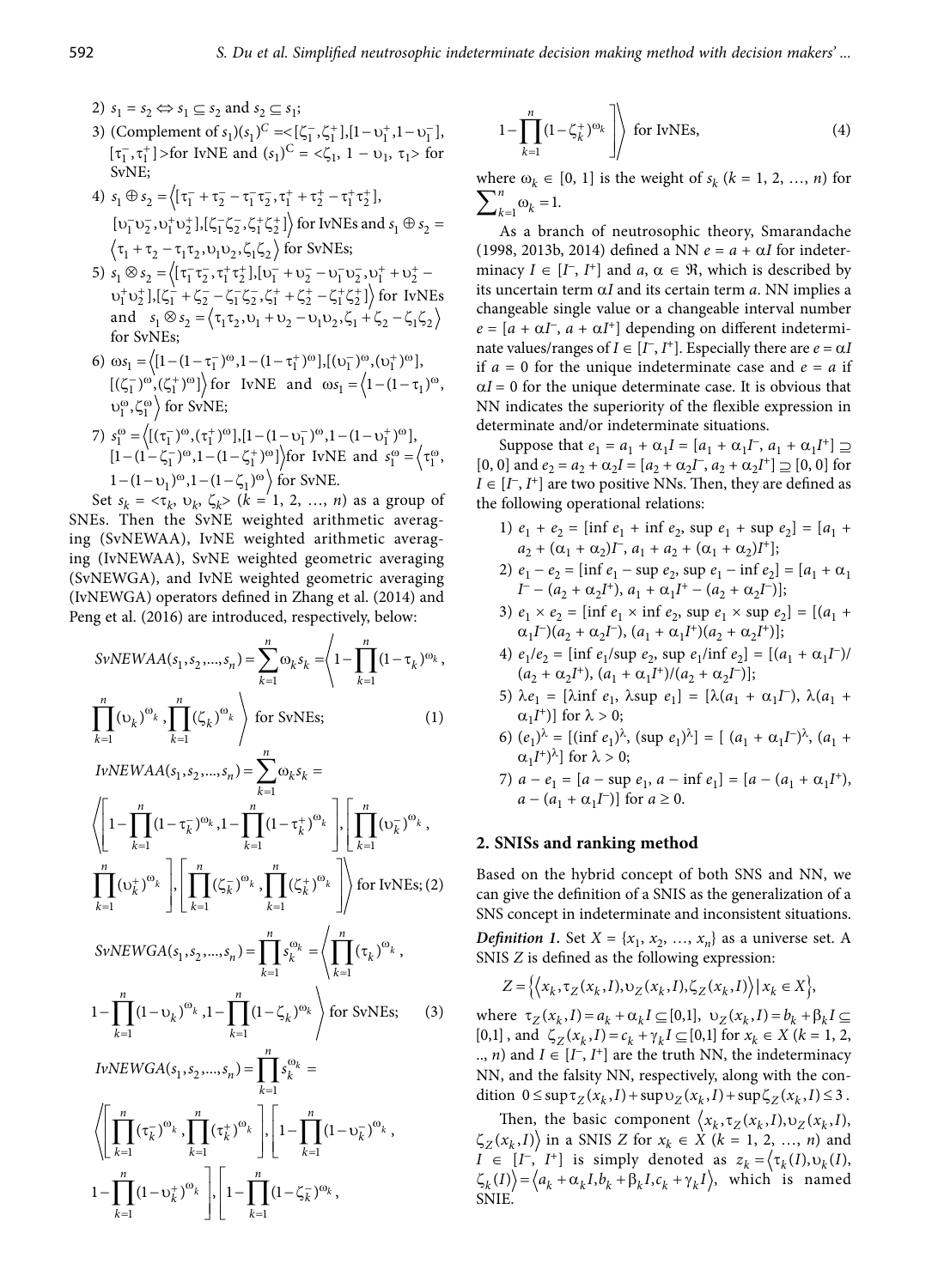Regarding the different indeterminate ranges/values of  $I \in [I^-, I^+]$ , a SNIS Z can consist of the SNS family. Especially when the indeterminate parts  $\alpha_k I, \beta_k I, \gamma_k I$  in *Z* are all single values or interval numbers, the SNIS *Z* reduces to the SvNS or IvNS family as the special case of the SNIS *Z*. For example, let a SNIS be  $Z = \{z_1, z_2\} = \{< 0.6 + 0.2I,$ 0.1 + 0.1*I*, 0.2 + 0.1*I* >, < 0.7 + 0.1*I*, 0.1+0.2*I*, 0.2 + 0.1*I* > for  $I \in [I^-, I^+] = [0, 1]$ . If  $I = [0, 0.2]$ ,  $[0, 0.6]$ ,  $[0, 1]$  or  $I = 0, 0.2, 0.6, 1$  are specified, then there are the following SvNS family or IvNS family:

$$
Z = \begin{cases} \{<0.6, 0.1, 0.2>, < 0.7, 0.1, 0.2>\} & \text{for } I = 0, \\ \{<0.64, 0.12, 0.22>, <0.72, 0.14, 0.22>\} & \text{for } I = 0.2, \\ \{<0.72, 0.16, 0.26>, <0.76, 0.22, 0.26>\} & \text{for } I = 0.6, \\ \{<0.8, 0.2, 0.3>, < 0.8, 0.3, 0.3>\} & \text{for } I = 1. \end{cases}
$$

Or

$$
Z = \begin{cases} \{< [0.6, 0.64], [0.1, 0.12], [0.2, 0.22] > \\ \{< [0.6, 0.72], [0.1, 0.16], [0.2, 0.26] > \\ \{< [0.6, 0.8], [0.1, 0.2], [0.2, 0.3] > \\ < [0.7, 0.72], [0.1, 0.14], [0.2, 0.22] > \} \text{ for } I = [0, 0.2], \\ < [0.7, 0.76], [0.1, 0.22], [0.2, 0.26] > \} \text{ for } I = [0, 0.6], \\ < [0.7, 0.8], [0.1, 0.3], [0.2, 0.3] > \} \text{ for } I = [0, 1]. \end{cases} \qquad \begin{cases} 1 - \prod_{k=1}^{n} (1 - a_k - \alpha_k I)^{\omega_k}, \\ 1 - \prod_{k=1}^{n} (1 - a_k - \alpha_k I)^{\omega_k}, \\ 1 - \prod_{k=1}^{n} (1 - a_k - \alpha_k I)^{\omega_k}. \end{cases}
$$

nience and flexibility in the indeterminate information  $k=1$ expressions regarding different indeterminate ranges/values of  $I \in [I^-, I^+]$ .

To compare two SNIEs, we need to define the score, accuracy and certainty functions of SNIE with  $I \in [I^-, I^+]$ and their ranking method with  $I \in [I^-, I^+]$  below.

*Definition 2.* Set  $z = \langle \tau(I), \nu(I), \zeta(I) \rangle = \langle a + \alpha I, b + \beta I, c + \gamma I \rangle$ for  $I \in [I^{\mathsf{T}}, I^{\mathsf{+}}]$  as any SNIE, then its score, accuracy and certainty functions with  $I \in [I^-, I^+]$  can be defined, respectively, as the following formulae:

$$
S(z, I) = \{4 + \inf \tau(I) + \sup \tau(I) - \inf \upsilon(I) - \sup \upsilon(I) - \sup \upsilon(I) - \sup \upsilon(I) - \frac{\upsilon(I \cdot \upsilon(I) - \upsilon(I \cdot \upsilon(I)) - \upsilon(I \cdot \upsilon(I))}{k-1} \}^{n} \leq k \}
$$
  
\n
$$
S(z, I) \in [0, 1];
$$
\n
$$
S(z, I) \in [0, 1];
$$
\n
$$
S(z, I) \in [0, 1];
$$
\n
$$
S(z, I) \in [0, 1]
$$
\n
$$
S(z, I) \in [0, 1]
$$
\n
$$
S(z, I) \in [0, 1]
$$

$$
H(z, I) = \{\inf \tau(I) + \sup \tau(I) - \inf \zeta(I) - \sup \zeta(I)\}/2 = 1 - \prod_{k=1} (1 - c_k - \gamma_k I)^{\omega_k}
$$
  
\n
$$
H(z, I) \in [-1, 1];
$$
  
\n
$$
D(z, I) = [\inf \tau(I) + \sup \tau(I)]/2 = [2a + \alpha(I^- + I^+)]/2,
$$
  
\n
$$
\sum_{k=1}^{n} (\log I - \gamma_k I)^{1/2} = 2a + \alpha(I^- + I^+)/2,
$$
  
\n
$$
\sum_{k=1}^{n} (\log I - \gamma_k I)^{1/2} = 2a + \alpha(I^- + I^+)/2,
$$
  
\n
$$
\sum_{k=1}^{n} (\log I - \gamma_k I)^{1/2} = 2a + \alpha(I^- + I^+)/2,
$$

$$
D(z, I) \in [0,1].
$$
\n<sup>(7)</sup>

By the three functions  $S(z, I)$ ,  $H(z, I)$  and  $D(z, I)$ , the ranking method of SNIEs is presented by the following definition.

*Definition 3.* Let  $z_i = \langle \tau_i(I), \nu_i(I), \zeta_i(I) \rangle = \langle a_i + \alpha_i I, b_i + \gamma_i I \rangle$  $(\beta_i I, c_i + \gamma_i I)(i = 1, 2)$  for  $I \in [I^-, I^+]$  be SNIEs. Then, their ranking method with  $I \in [I^-, I^+]$  can be presented as follows:

- 1)  $z_1 > z_2$  for  $S(z_1, I) > S(z_2, I)$ ;
- 2)  $z_1 > z_2$  for  $S(z_1, I) = S(z_2, I)$  and  $H(z_1, I) > H(z_2, I)$ ;
- 3)  $z_1 > z_2$  for  $S(z_1, I) = S(z_2, I)$ ,  $H(z_1, I) = H(z_2, I)$  and  $D(z_1, I) > D(z_2, I);$
- 4)  $z_1 = z_2$  for  $S(z_1, I) = S(z_2, I)$ ,  $H(z_1, I) = H(z_2, I)$  and  $D(z_1, I) = D(z_2, I).$

# **3. Weighted aggregation operators of SNIEs**

Based on the aggregation operators of Eqns (1)–(4) (Zhang et al., 2014; Peng et al., 2016) and the above NN operational relations, we can extend them to the two weighted aggregation operators of SNIEs in this section.

*Theorem 1.* Set  $z_k = \langle \tau_k(I), v_k(I), \zeta_k(I) \rangle = \langle a_k + \alpha_k I, b_k + I \rangle$  $\beta_k I, c_k + \gamma_k I$  for  $I \in [I^-, I^+]$  ( $k = 1, 2, ..., n$ ) as a group of SNIEs. Based on the SvNEWAA and IvNEWAA operators (Zhang et al., 2014; Peng et al., 2016), the aggregated SNIE is given by the SNIEWAA operator:

$$
Z = \begin{cases} \{&\{[0.6, 0.64], [0.1, 0.12], [0.2, 0.22] > \end{cases} \text{ SNIEWAA}(z_1, z_2, \dots, z_n) = \sum_{k=1}^n \omega_k z_k = \{&\{[0.6, 0.8], [0.1, 0.16], [0.2, 0.26] > \end{cases} \text{ SNIEWAA}(z_1, z_2, \dots, z_n) = \sum_{k=1}^n \omega_k z_k = \{[0.7, 0.72], [0.1, 0.14], [0.2, 0.22] > \} \text{ for } I = [0, 0.2],
$$
\n
$$
\langle [0.7, 0.76], [0.1, 0.22], [0.2, 0.26] > \} \text{ for } I = [0, 0.6],
$$
\n
$$
\langle [0.7, 0.8], [0.1, 0.3], [0.2, 0.3] > \rangle \text{ for } I = [0, 1].
$$
\nObviously, SNIS shows the advantages of its convex  
nience and flexibility in the indeterminate information\n
$$
\sum_{k=1}^n (c_k + \gamma_k I)^{\omega_k} \rangle,
$$
\n
$$
(8)
$$

where  $\omega_k \in [0, 1]$   $(k = 1, 2, ..., n)$  is the weight of  $x_k$  for  $\sum_{k=1}^{n} \omega_k = 1.$ 

*Theorem 2.* Set  $z_k = \langle \tau_k(I), v_k(I), \zeta_k(I) \rangle = \langle a_k + \alpha_k I, b_k + I \rangle$  $\beta_k I, c_k + \gamma_k I$  for  $I \in [I^-, I^+]$  ( $k = 1, 2, ..., n$ ) as a group of SNIEs. Based on the SvNEWGA and IvNEWGA operators (Zhang et al., 2014; Peng et al., 2016), the aggregated SNIE is given by the SNIEWGA operator:

as the following formulae:  
\n
$$
z, I) = \{4 + \inf \tau(I) + \sup \tau(I) - \inf \upsilon(I) - \sup \upsilon(I) - \sum_{k=1}^{n} z_k^{\omega_k} = \sum_{k=1}^{n} z_k^{\omega_k} = \sum_{k=1}^{n} z_k^{\omega_k} = \sum_{k=1}^{n} z_k^{\omega_k} = \sum_{k=1}^{n} z_k^{\omega_k} = \sum_{k=1}^{n} z_k^{\omega_k} = \sum_{k=1}^{n} z_k^{\omega_k} = \sum_{k=1}^{n} (I - \upsilon_k + \beta(I - \tau + 1)) - [2b + \beta(I - \tau + 1)]\} / 6,
$$
\n
$$
z, I) = \{0, 1\};
$$
\n
$$
z, I) = \{ \inf \tau(I) + \sup \tau(I) - \inf \zeta(I) - \sup \zeta(I)\} / 2 = \sum_{k=1}^{n} (1 - c_k - \gamma_k I)^{\omega_k} \}
$$
\n
$$
1 - \prod_{k=1}^{n} (1 - c_k - \gamma_k I)^{\omega_k} \}
$$
\n(9)

where  $\omega_k \in [0, 1]$  ( $k = 1, 2, ..., n$ ) is the weight of  $x_k$  for

Clearly, Eqns  $(8)$  and  $(9)$  contain Eqns  $(1)-(4)$  corresponding to different indeterminate values and ranges of  $I \in [I^-, I^+]$ . Especially when some single value  $I =$  $I = I^+$  or some interval value  $I = [I^-, I^+]$ , the SNIEWAA and SNIEWGA operators reduce to the SvNEWAA and SvNEWGA operators or the IvNEWAA and IvNEWGA operators as the special cases of the SNIEWAA and SNIEWGA operators.

As for the properties of the SvNEWAA, IvNEWAA, SvNEWGA, and IvNEWGA operators (Zhang et al., 2014; Peng et al., 2016), it is obvious that the SNIEWAA and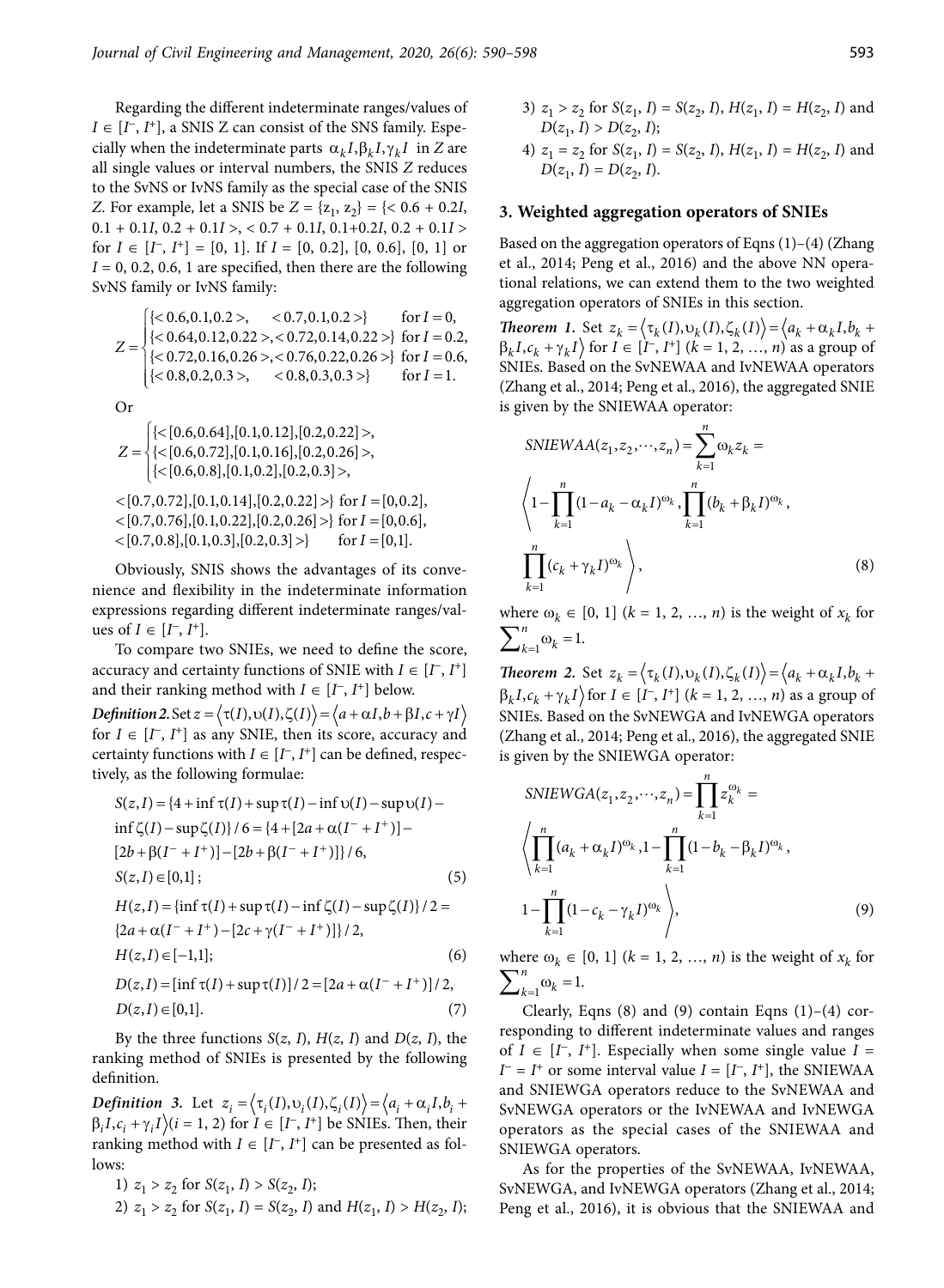- SNIEWGA operators also imply the following properties:
	- 1) Idempotency: Set  $z_k = \langle \tau_k(I), v_k(I), \zeta_k(I) \rangle = \langle a_k +$  $(\alpha_k I, b_k + \beta_k I, c_k + \gamma_k I)$  for  $I \in [I^-, I^+]$   $(k = 1, 2, 1)$ ..., *n*) as a group of SNIEs. If  $z_k = z$  for  $k = 1$ , 2, ..., *n*, then  $SNIEWAA(z_1, z_2, \dots, z_n) = z$  and  $SNIEWGA(z_1, z_2, \dots, z_n) = z$  exist.
	- 2) Boundedness: Set  $z_k = \langle \tau_k(I), v_k(I), \zeta_k(I) \rangle = \langle a_k +$  $(\alpha_k I, b_k + \beta_k I, c_k + \gamma_k I)$  for  $I \in [I^-, I^+]$  ( $k = 1, 2, ...,$ *n*) as a group of SNIEs and let

$$
z_{\min} = \left\langle \begin{bmatrix} \min_{k} (a_{k} + \alpha_{k} I^{-}), \min_{k} (a_{k} + \alpha_{k} I^{+}) \\ \max_{k} (c_{k} + \gamma_{k} I^{-}), \max_{k} (c_{k} + \gamma_{k} I^{+}) \end{bmatrix}, \begin{bmatrix} \max_{k} (b_{k} + \beta_{k} I^{-}), \max_{k} (b_{k} + \beta_{k} I^{+}) \end{bmatrix} \right\rangle
$$
\n
$$
= \left\langle \begin{bmatrix} \max_{k} (a_{k} + \alpha_{k} I^{-}), \max_{k} (b_{k} + \beta_{k} I^{+}) \end{bmatrix}, \begin{bmatrix} \max_{k} (a_{k} + \alpha_{k} I^{-}) \max_{k} (a_{k} + \alpha_{k} I^{+}) \\ \min_{k} (b_{k} + \gamma_{k} I^{-}), \min_{k} (c_{k} + \gamma_{k} I^{+}) \end{bmatrix}, \begin{bmatrix} \max_{k} (a_{k} + \alpha_{k} I^{-}) \max_{k} (a_{k} + \alpha_{k} I^{+}) \max_{k} (a_{k} + \alpha_{k} I^{+}) \max_{k} (a_{k} + \gamma_{k} I^{+}) \max_{k} (a_{k} + \alpha_{k} I^{+}) \max_{k} (a_{k} + \alpha_{k} I^{+}) \max_{k} (a_{k} + \alpha_{k} I^{+}) \max_{k} (a_{k} + \alpha_{k} I^{+}) \max_{k} (a_{k} + \alpha_{k} I^{+}) \max_{k} (a_{k} + \alpha_{k} I^{+}) \max_{k} (a_{k} + \alpha_{k} I^{+}) \max_{k} (a_{k} + \alpha_{k} I^{+}) \max_{k} (a_{k} + \alpha_{k} I^{+}) \max_{k} (a_{k} + \alpha_{k} I^{+}) \max_{k} (a_{k} + \alpha_{k} I^{+}) \max_{k} (a_{k} + \alpha_{k} I^{+}) \max_{k} (a_{k} + \alpha_{k} I^{+}) \max_{k} (a_{k} + \alpha_{k} I^{+}) \max_{k} (a_{k} + \alpha_{k} I^{+}) \max_{k} (a_{k} + \alpha_{k} I^{+}) \max_{k} (a_{k} + \alpha_{k} I^{+}) \max_{k} (a_{k} + \alpha_{k} I^{+}) \
$$

Then, there are  $z_{\text{min}} \leq SNIEWAA(z_1, z_2, \dots, z_n) \leq$  $z_{\text{max}}$  and  $z_{\text{min}} \leq$  *SNIEWGA*( $z_1, z_2, \dots, z_n$ )  $\leq$   $z_{\text{max}}$ .

> 3) Monotonicity: Set  $z_k = \langle \tau_k(I), v_k(I), \zeta_k(I) \rangle$  and  $z_k^* = \langle \tau_k^*(I), \nu_k^*(I), \zeta_k^*(I) \rangle$  for  $I \in [I^-, I^+]$  ( $k = 1$ , 2, …, *n*) as two groups of SNIEs. If  $z_k \subseteq z_k^*$ , then SNIEWAA( $z_1, z_2, \dots, z_n$ )  $\subseteq$  SNIEWAA( $z_1^*, z_2^*, \dots, z_n^*$ ) and  $SNIEWGA(z_1, z_2, \dots, z_n) \subseteq SNIEWGA(z_1^*, z_2^*, \dots, z_n^*)$  can hold.

## **4. DM method with decision makers' indeterminate ranges**

This section proposes a multi-attribute DM method with decision makers' indeterminate ranges regarding the SNIEWAA and SNIEWGA operators and the ranking method in SNIS setting.

Assume that there exists a multi-attribute DM problem containing a set of *m* alternatives  $M = \{M_1, M_2, ..., M_m\}$ and a set of *n* attributes  $R = \{R_1, R_2, ..., R_n\}$ . Then the weigh vector of *R* is specified by  $\omega = (\omega_1, \omega_2, \dots, \omega_n)$ . Thus, the alternatives  $M_j$  ( $j = 1, 2, ..., m$ ) are satisfactorily assessed over the attributes  $R_k$  ( $k = 1, 2, ..., n$ ) by the SNIE  $z_{jk} = \langle \tau_{jk}(I), \nu_{jk}(I), \zeta_{jk}(I) \rangle = \langle a_{jk} + \alpha_{jk}I, b_{jk} + \beta_{jk}I, c_{jk} + \gamma_{jk}I, c_{jk} \rangle$  $\langle \gamma_{jk} I \rangle$  for  $a_{jk} + \alpha_{jk} I \subseteq [0,1], b_{jk} + \beta_{jk} I \subseteq [0,1], c_{jk} + \gamma_{jk} I \subseteq$  $[0,1]$ , and  $I \in [I^-, I^+]$  ( $k = 1,2, ..., n; j = 1, 2, ..., m$ ). Hence, all the SNIEs specified by decision makers can be constructed as the SNIE decision matrix  $Z = (z_{ik})_{m \times n}$ .

Corresponding to the aggregation operator of Eqns (8) or (9) and the ranking method, we present a multiattribute DM method with decision makers' indeterminate ranges for solving indeterminate DM problems with SNIS information and give the following decision steps:

*Step 1*: Based on Eqns (8) or (9) regarding the indeterminate range of  $I \in [I^-, I^+]$  specified by the decision makers' indeterminate degrees, the aggregation value of SNIEs *zjk* for  $M_j$  ( $j = 1, 2, ..., m$ ) is calculated by using the following aggregation operator:

$$
z_{j} = SNIEWAA(z_{j1}, z_{j2},..., z_{jn}) = \sum_{k=1}^{n} \omega_{k} z_{jk} =
$$
  
+  $\alpha_{k}I^{-}$ ), min $(a_{k} + \alpha_{k}I^{+})$   
+  $\gamma_{k}I^{-}$ ), max $(c_{k} + \gamma_{k}I^{+})$   

$$
\left(1 - \prod_{k=1}^{n} (1 - a_{jk} - \alpha_{jk}I)^{\omega_{k}}\right), \prod_{k=1}^{n} (b_{jk} + \beta_{jk}I)^{\omega_{k}},
$$
  

$$
\left(1 - \prod_{k=1}^{n} (1 - a_{jk} - \alpha_{jk}I)^{\omega_{k}}\right), \prod_{k=1}^{n} (b_{jk} + \beta_{jk}I)^{\omega_{k}},
$$
  

$$
\left(10\right)
$$

or

$$
+\alpha_{k}I^{-}\Big) \max_{k}\Big(a_{k}+\alpha_{k}I^{+}\Big)\Big],
$$
\n
$$
\alpha_{k}I^{-}\Big) \min_{k}\Big(c_{k}+\gamma_{k}I^{+}\Big)\Big],
$$
\n
$$
\alpha_{j} = \text{SNIEWGA}(z_{j1}, z_{j2}, \cdots, z_{jn}) = \prod_{k=1}^{n} z_{jk}^{\omega_{k}} = \Big\langle \prod_{k=1}^{n} (a_{jk}+\alpha_{jk}I)^{\omega_{k}}, 1 - \prod_{k=1}^{n} (1-b_{jk}-\beta_{jk}I)^{\omega_{k}}, 1 - \prod_{k=1}^{n} (1-c_{jk}+\gamma_{jk}I)^{\omega_{k}} \Big\rangle.
$$
\n
$$
(11)
$$

*Step 2:* The values of the score function  $S(z_j, I)$  ( $H(z_j, I)$ ) and  $D(z_j, I)$  if necessary) are calculated by Eqn (5) (Eqns (6) and (7)).

*Step 3:* The alternatives are ranked based on the ranking method in Definition 3 and the best one is selected. *Step 4:* End.

## **5. Indeterminate DM example on choosing a suitable open pit mine slope design scheme**

Open pit mine slope design is a fundamental issue in the process of mine design and operation to provide an optimal excavation configuration in the context of safety, ore recovery and financial return (Read & Stacey, 2009). Hence, investors and operators firstly ensure the open pit mine slope stability for preventing the potential risks caused by slope failure (Yong et al., 2019). Then, the economic benefit of mining needs to be considered and ore recovery must be maximized to meet the economic needs of owners. Moreover, open pit mines in most countries generally have mining regulations that specify environmental requirements. It is obvious that the safety, economic and environmental factors should be considered as main assessment indices in the open pit mine slope design.

Let us consider a multi-attribute DM problem on choosing a suitable slope design scheme (alternative) for an open pit mine. Suppose that there is a set of four potential alternatives  $M = \{M_1, M_2, M_3, M_4\}$  for the open pit mine, which must be satisfactorily assessed by the three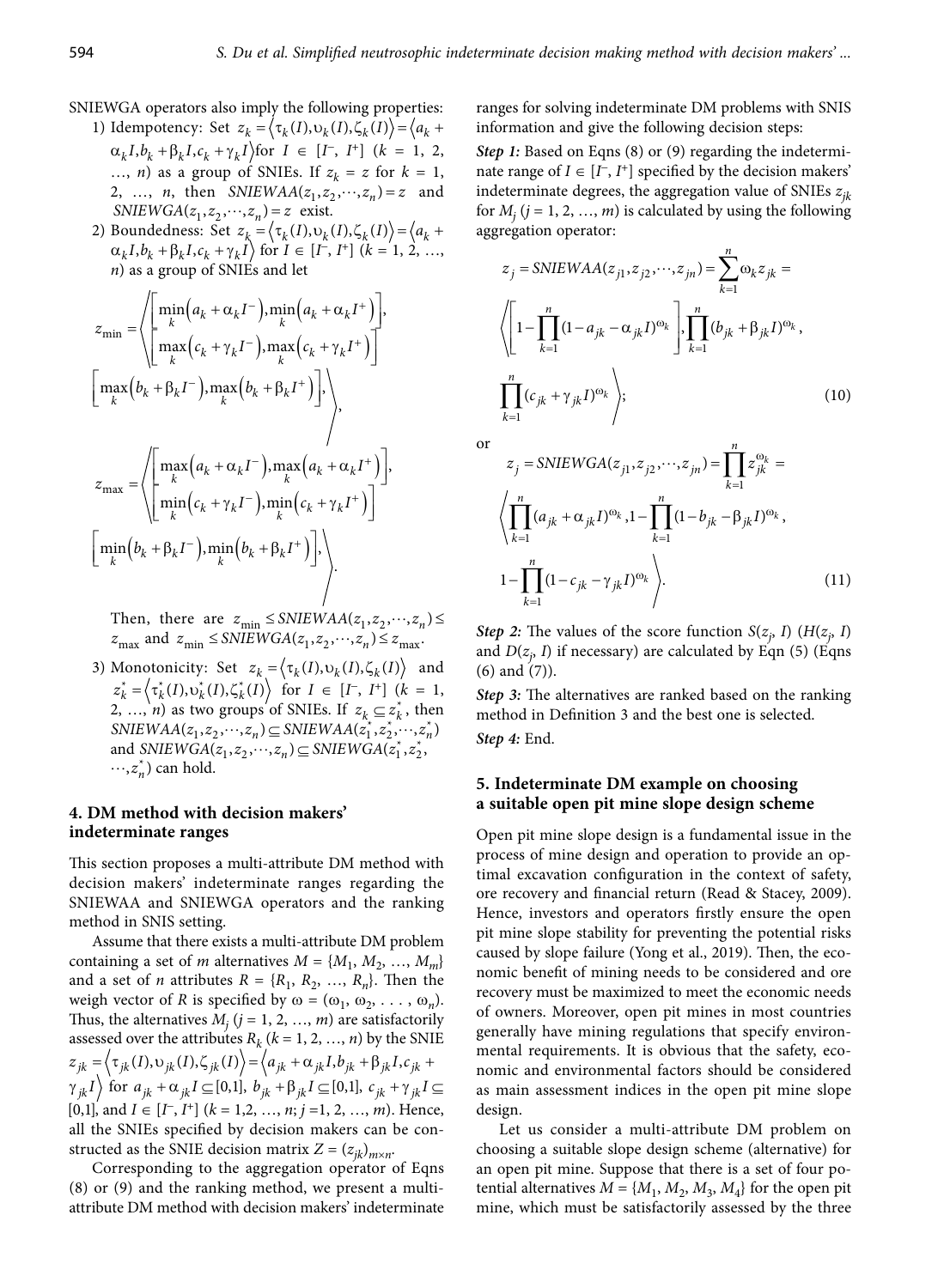indices (attributes): the safety factor  $(R_1)$ , the economic factor  $(R_2)$ , and the environmental factor  $(R_3)$ . Then the weight vector of the three attributes is specified as  $\omega$  = (0.36, 0.3, 0.34) by experts/decision makers.

Then, experts/decision makers are required to give the satisfactory assessment of each alternative  $M_j$  ( $j =$ 1, 2, 3, 4) over the attributes  $R_k$  ( $k = 1, 2, 3$ ) by the assessment information of the truth, falsity, and indeterminacy NNs  $a_{jk} + \alpha_{jk} I \subseteq [0,1], \quad b_{jk} + \beta_{jk} I \subseteq [0,1],$ and  $c_{ik} + \gamma_{ik} I \subseteq [0,1]$  for the specified indeterminacy  $I \in [0, 1.5]$ , which can be constructed as SNIEs  $z_{jk} = \langle \tau_{jk}(I), \upsilon_{jk}(I), \zeta_{jk}(I) \rangle = \langle a_{jk} + \alpha_{jk}I, b_{jk} + \beta_{jk}I, c_{jk} + \epsilon \rangle$  $\gamma_{jk} I \rangle$  ( $k = 1, 2, 3; j = 1, 2, 3, 4$ ) and their decision matrix:

| proposed    | $< 0.7 + 0.2I, 0.1 + 0.3I, 0.1 + 0.1I >$           |
|-------------|----------------------------------------------------|
| method i    | $< 0.8 + 0.1I, 0.1 + 0.2I, 0.1 + 0.3I >$           |
| SvNEWA.     | $Z =$<br>$< 0.7 + 0.1I$ , 0.2 + 0.1I, 0.1 + 0.2I > |
| Peng et al  | $< 0.8 + 0.1I$ , 0.1 + 0.2I, 0.2 + 0.1I >          |
| in Tables   |                                                    |
| indetermi   | $< 0.7 + 0.2I, 0.2 + 0.1I, 0.2 + 0.2I >$           |
| based on    | $< 0.7 + 0.2I, 0.2 + 0.1I, 0.3 + 0.1I >$           |
| et al., 201 | $< 0.8 + 0.1I$ , 0.2 + 0.1I, 0.1 + 0.2I >          |
| simplified  | $< 0.7 + 0.1I$ , 0.1 + 0.2I, 0.2 + 0.1I >          |
| tains sing  | $< 0.6 + 0.2I, 0.2 + 0.2I, 0.2 + 0.2I >$           |
| ods (Zhai   | $< 0.7 + 0.1I$ , 0.2 + 0.2I, 0.1 + 0.1I >          |
| contains i  | $< 0.7 + 0.2I, 0.3 + 0.1I, 0.2 + 0.1I >$           |
| pending c   | $< 0.7 + 0.1I, 0.2 + 0.1I, 0.2 + 0.2I >$           |
| Thoroforo   |                                                    |

Thus, the developed approach is utilized for the indeterminate DM problem with  $I \in [0, 1.5]$  and described by the following decision process:

First, the aggregation values of SNIEs  $z_{jk}$  for  $M_j$  ( $j = 1$ , 2, 3, 4) are calculated by Eqns (10) or (11) for the specified indeterminacies  $I = [I^-, I^+] = [0, 0], [0, 0.5], [0, 1], [0, 1.5]$ and tabulated in Table 1 and Table 2.

Then, the values of the score function  $S(z_j, I)$  are calculated by Eqn (5). Consequently, all the decision results regarding the SNIEWAA and SNIEWGA operators are shown in Table 3 and Table 4, respectively.

Table 1. Aggregated values of the SNIEWAA operator

| $I = [I^-, I^+]$           | Aggregated value                                                                                                                                                                                                                                                                                                   |  |  |
|----------------------------|--------------------------------------------------------------------------------------------------------------------------------------------------------------------------------------------------------------------------------------------------------------------------------------------------------------------|--|--|
| $I = [0, 0]$               | $z_1 = \{0.6692, 0.6692\}, [0.1558, 0.1558], [0.1558, 0.1558]\}$<br>$z_2 = \{0.7407, 0.7407\}, [0.1558, 0.1558], [0.1390, 0.1390]\right.$<br>$z_3 = \{0.7344, 0.7344\}, [0.2296, 0.2296], [0.1266, 0.1266]\}$<br>$z_4 = \langle [0.7407, \, 0.7407], \, [0.1266, \, 0.1266], \, [0.2000, \, 0.2000] \rangle$       |  |  |
| $I = \left[0,\,0.5\right]$ | $z_1 = \{0.6692, 0.7704\}, [0.1558, 0.2660], [0.1558, 0.2337] \rangle$<br>$z_2 = \{0.7407, 0.8055\}, [0.1558, 0.2455], [0.1390, 0.2325]\right)$<br>$z_3 = \{0.7344, 0.8012\}, [0.2296, 0.2803], [0.1266, 0.2158]\right)$<br>$z_4 = \{0.7407, 0.7920\}, [0.1266, 0.2158], [0.2000, 0.2660] \rangle$                 |  |  |
| $I = [0, 1]$               | $z_1 = \{0.6692, 0.8734\}, [0.1558, 0.3669], [0.1558, 0.3117] \rangle$<br>$z_2 = \{0.7407, 0.8734\}, [0.1558, 0.3308], [0.1390, 0.3160] \rangle$<br>$z_3 = \langle 0.7344, 0.8717 \rangle, [0.2296, 0.3308], [0.1266, 0.3000] \rangle,$<br>$z_4 = \{0.7407, 0.8442\}, [0.1266, 0.3000], [0.2000, 0.3308] \rangle$  |  |  |
| $I = [0, 1.5]$             | $z_1 = \{0.6692, 1.0000\}, [0.1558, 0.4649], [0.1558, 0.3896] \rangle,$<br>$z_2 = \{0.7407, 1.0000\}, [0.1558, 0.4146], [0.1390, 0.3961] \rangle,$<br>$z_3 = \langle 0.7344, 1.0000 \rangle, [0.2296, 0.3812], [0.1266, 0.3822] \rangle,$<br>$z_4 = \{0.7407, 0.8990\}, [0.1266, 0.3822], [0.2000, 0.3951]\right.$ |  |  |

In Tables 1 and 2, the ranking orders of alternatives and the best slope design schemes regarding the SNIEWAA and SNIEWGA operators are identical when the indeterminate ranges are  $I = [0, 0]$ ,  $[0, 0.5]$ , while the ranking orders and the best ones regarding the SNIEWAA and SNIEWGA operators indicate some difference when the indeterminate ranges are  $I = [0, 1]$ ,  $[0, 1.5]$ . Clearly, the different indeterminate ranges can affect the ranking orders of alternatives. Then the final decision result depends on the indeterminate range of  $I \in [I^-, I^+]$  specified by the decision makers, which demonstrate the effectiveness and flexibility of the proposed DM method in simplified neutrosophic indeterminate setting.

 $\begin{array}{|l} \hline \{<\,0.7\,+\,0.2I, 0.1\,+\,0.3I, 0.1\,+\,0.1I>\end{array}$  proposed simplified neutrosophic indeterminate DM  $\vert$  < 0.8 + 0.1I, 0.1 + 0.2I, 0.1 + 0.3I > method is reduced to the DM methods based on the  $Z = \begin{vmatrix} <0.8 + 0.1I, 0.1 + 0.2I, 0.1 + 0.3I> & \text{method is reduced to the DM methods based on the} \\ <0.7 + 0.1I, 0.2 + 0.1I, 0.1 + 0.2I> & \text{SvNEWAA and SvNEWGA operators (Zhang et al., 2014;$  $\geq$  0.8 + 0.1*I*, 0.1 + 0.2*I*, 0.2 + 0.1*I* >  $\geq$  Peng et al., 2016), while when *I* = [0, 0.5], [0, 1], [0, 1.5] + 0.11, 0.2 + 0.11, 0.1 + 0.21 > et al., 2014; Peng et al., 2016). Obviously, the proposed Especially when  $I = [0, 0] = 0$  in Tables 1 and 2, the in Tables 1 and 2, the proposed simplified neutrosophic indeterminate DM method is reduced to the DM methods based on the IvNEWAA and IvNEWGA operators (Zhang simplified neutrosophic indeterminate DM method contains single-valued and interval neutrosophic DM methods (Zhang et al., 2014; Peng et al., 2016) because SNIS contains its SNS family (SvNS family or IvNS family) depending on the indeterminate values/ranges of  $I \in [I^-, I^+]$ . Therefore, the proposed DM method is the generalization of existing simplified neutrosophic DM methods (Zhang et al., 2014; Peng et al., 2016), while existing simplified neutrosophic DM methods (Zhang et al., 2014; Peng et al., 2016) are only the special cases of the proposed DM method with the specified indeterminate value/range of *I*  $\in$  [ $I^{\dagger}$ ,  $I^{\dagger}$ ]. Since the proposed DM method indicates the advantage of its flexibility and generalization by comparison with existing simplified neutrosophic DM methods (Zhang et al., 2014; Peng et al., 2016), the proposed DM method is superior to existing ones (Zhang et al., 2014; Peng et al., 2016).

Table 2. Aggregated values of the SNIEWGA operator

| $I = [I^-, I^+]$            | Aggregated value                                                                                                                                                                                                                                                                                                  |  |  |
|-----------------------------|-------------------------------------------------------------------------------------------------------------------------------------------------------------------------------------------------------------------------------------------------------------------------------------------------------------------|--|--|
| $I = [0, 0]$                | $z_1 = \{0.6643, 0.6643\}, [0.1653, 0.1653], [0.1653, 0.1653]\}$<br>$z_2 = \{0.7345, 0.7345\}, [0.1653, 0.1653], [0.1654, 0.1654]\}$<br>$z_3 = \{0.7286, 0.7286\}, [0.2355, 0.2355], [0.1353, 0.1353]\}$<br>$z_4 = \{0.7345, 0.7345\}, [0.1353, 0.1353], [0.2000, 0.2000]$                                        |  |  |
| $I = [0, 0.5]$              | $z_1 = \{0.6643, 0.7645\}, [0.1653, 0.2674], [0.1653, 0.2493]\}$ ,<br>$z_2 = \{0.7345, 0.7999\}, [0.1653, 0.2502], [0.1654, 0.2503] \rangle$<br>$z_3 = \{0.7286, 0.7960\}, [0.2355, 0.2856], [0.1353, 0.2174] \rangle$<br>$z_4 = \{0.7345, 0.7846\}, [0.1353, 0.2174], [0.2000, 0.2674] \rangle$                  |  |  |
| $I = [0, 1]$                | $z_1 = \{0.6643, 0.8647\}, [0.1653, 0.3716], [0.1653, 0.3345]\}$<br>$z_2 = \{0.7345, 0.8647\}, [0.1653, 0.3357], [0.1654, 0.3383]\right),$<br>$z_3 = \{0.7286, 0.8626\}, [0.2355, 0.3357], [0.1353, 0.3000] \rangle$<br>$z_4 = \{0.7345, 0.8347\}, [0.1353, 0.3000], [0.2000, 0.3357] \rangle$                    |  |  |
| $I = \left[0,\, 1.5\right]$ | $z_1 = \{0.6643, 0.9648\}, [0.1653, 0.4792], [0.1653, 0.4214] \rangle$<br>$z_2 = \{0.7345, 0.9289\}, [0.1653, 0.4224], [0.1654, 0.4314] \rangle,$<br>$z_3 = \langle 0.7286, 0.9288 \rangle, [0.2355, 0.3859], [0.1353, 0.3834] \rangle,$<br>$z_4 = \{0.7345, 0.8847\}, [0.1353, 0.3834], [0.2000, 0.4055]\right.$ |  |  |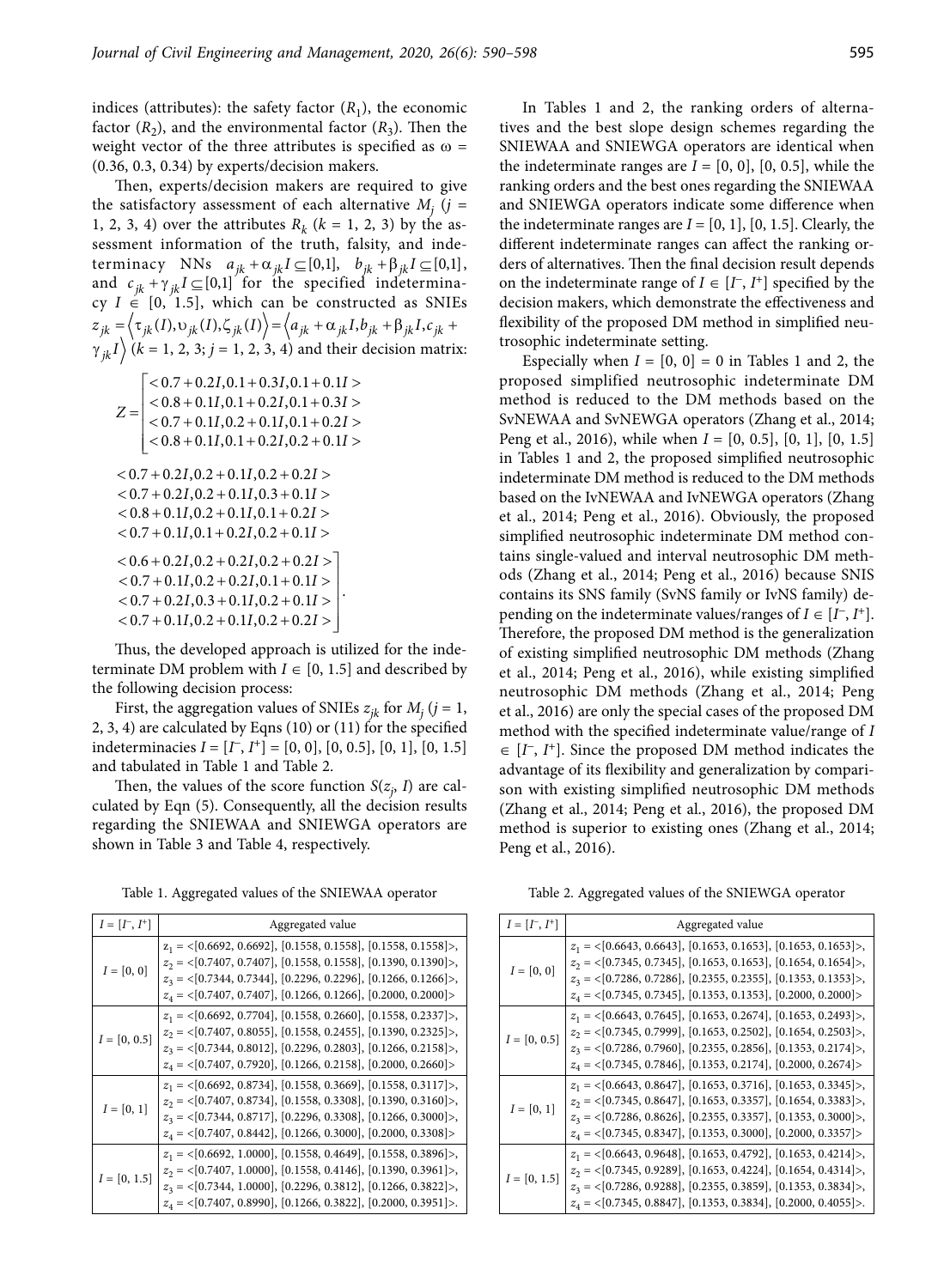| $I = [I^-, I^+]$ | Score value of $S(z_i, I)$     | Ranking order           | The best one |
|------------------|--------------------------------|-------------------------|--------------|
| $I = [0, 0]$     | 0.7858, 0.8153, 0.7927, 0.8047 | $M_2 > M_4 > M_3 > M_1$ | $M_{2}$      |
| $I = [0, 0.5]$   | 0.7714, 0.7956, 0.7806, 0.7874 | $M_2 > M_4 > M_3 > M_1$ | $M_{2}$      |
| $I = [0, 1]$     | 0.7587, 0.7787, 0.7698, 0.7713 | $M_2 > M_4 > M_3 > M_1$ | $M_{\rm{2}}$ |
| $I = [0, 1.5]$   | 0.7505, 0.7725, 0.7691, 0.7560 | $M_2 > M_3 > M_4 > M_1$ | $M_{2}$      |

Table 3. Decision results regarding the SNIEWAA operator

Table 4. Decision results regarding the SNIEWGA operator

| $I = [I^-, I^+]$ | Score value of $S(z_i, I)$     | Ranking order           | The best one |
|------------------|--------------------------------|-------------------------|--------------|
| $I = [0, 0]$     | 0.7779, 0.8013, 0.7859, 0.7997 | $M_2 > M_4 > M_3 > M_1$ | $M_{2}$      |
| $I = [0, 0.5]$   | 0.7636, 0.7839, 0.7751, 0.7832 | $M_2 > M_4 > M_3 > M_1$ | $M_{2}$      |
| $I = [0, 1]$     | 0.7487, 0.7657, 0.7641, 0.7663 | $M_4 > M_2 > M_3 > M_1$ | $M_A$        |
| $I = [0, 1.5]$   | 0.7330, 0.7465, 0.7529, 0.7492 | $M_3 > M_4 > M_2 > M_1$ | $M_{2}$      |

However, existing various neutrosophic DM methods cannot handle such a DM problem with the hybrid information of SNS and NN (the SNIS information) and decision makers' indeterminate ranges/cognitions in indeterminate DM applications, while this original study not only can present the SNIS information by describing various indeterminate degrees of the truth, falsity, indeterminacy as a generalization of SNS (SvNS and IvNS), but also can demonstrate the superiority of flexible DM in indeterminate DM applications corresponding to decision makers' indeterminate degrees/cognitions for  $I \in [I^-, I^+]$ . Therefore, this study indicates the convenient and flexible advantages in the indeterminate information expression and processing in indeterminate DM problems.

#### **Conclusions**

This study proposed the SNIS concept for the first time to depict the hybrid information of both SNS and NN in indeterminate and inconsistent setting, and then presented the score, accuracy, and certainty functions of SNIEs for ranking SNIEs and the SNIEWAA and SNIEWGA operators for aggregating SNIEs. Next, a simplified neutrosophic indeterminate multi-attribute DM approach regarding the SNIEWAA and SNIEWGA operators was put forward along with decision makers' indeterminate ranges to deal with indeterminate DM problems in SNIS setting. Eventually, the developed multi-attribute DM approach was applied in an indeterminate DM example on choosing a suitable slope design scheme for an open pit mine in SNIS setting. By the DM example and comparative analysis, we discuss how the different indeterminate ranges affect the ranking orders of alternatives, and then the decision results show the flexibility and effectiveness of the established multi-attribute DM approach in various indeterminate situations of decision makers, which indicate the main superiority in this study. In the future, this study will be further generalized to pattern recognition, medical diagnosis, and image processing in SNIS setting.

#### **Conflicts of Interest**

The authors declare no conflict of interest.

#### **References**

Atanassov, K. (1986). Intuitionistic fuzzy sets. *Fuzzy Sets and Systems*, *20*, 87–96.

[https://doi.org/10.1016/S0165-0114\(86\)80034-3](https://doi.org/10.1016/S0165-0114(86)80034-3)

- Atanassov, K., & Gargov, G. (1989). Interval-valued intuitionistic fuzzy sets. *Fuzzy Sets and Systems*, *31*, 343–349. [https://doi.org/10.1016/0165-0114\(89\)90205-4](https://doi.org/10.1016/0165-0114(89)90205-4)
- Ali, M., & Smarandache, F. (2016). Complex neutrosophic set. *Neural Computing and Applications*, *28*, 1817–1834. <https://doi.org/10.1007/s00521-015-2154-y>
- Ali, M., Deli, I., & Smarandache, F. (2016). The theory of neutrosophic cubic sets and their applications in pattern recognition. *Journal of Intelligent* & *Fuzzy Systems*, *30*(4), 1957–1963. <https://doi.org/10.3233/IFS-151906>
- Alia, M., Son, L. H., Thanhc, N. D., & Minh, N. V. (2018). A neutrosophic recommender system for medical diagnosis based on algebraic neutrosophic measures. *Applied Soft Computing*, *71*, 1054–1071. <https://doi.org/10.1016/j.asoc.2017.10.012>
- Broumi, S., & Deli, I. (2014). Correlation measure for neutrosophic refined sets and its application in medical diagnosis. *Palestine Journal of Mathematics*, *3*(1), 11–19.
- Broumi, S., & Smarandache, F. (2015). Interval neutrosophic rough sets. *Neutrosophic Sets and Systems*, *7*, 23–31. <https://doi.org/10.1155/2015/232919>
- Chen, J. Q., Ye, J., & Du, S. G. (2017). Vector similarity measures between refined simplified neutrosophic sets and their multiple attribute decision making method. *Symmetry*, *9*(8), 153. <https://doi.org/10.3390/sym9080153>
- Can, M. S., & Ozguven, O. F. (2017). PID tuning with neutrosophic similarity measure. *International Journal of Fuzzy Systems*, *19*(2), 489–503. <https://doi.org/10.1007/s40815-015-0136-y>
- Gal, A., Vladareanu, L., Smarandache, F., Yu, H., & Deng, M. (2012). Neutrosophic logic approaches applied to "rabot" real time control. *Neutrosophic Theory and Its Applications*, *1*, 55–60.
- Jun, Y. B., Smarandache, F., & Kim, C. S. (2017). Neutrosophic cubic sets. *New Mathematics and Natural Computation*, *13*(1), 41–54. <https://doi.org/10.1142/S1793005717500041>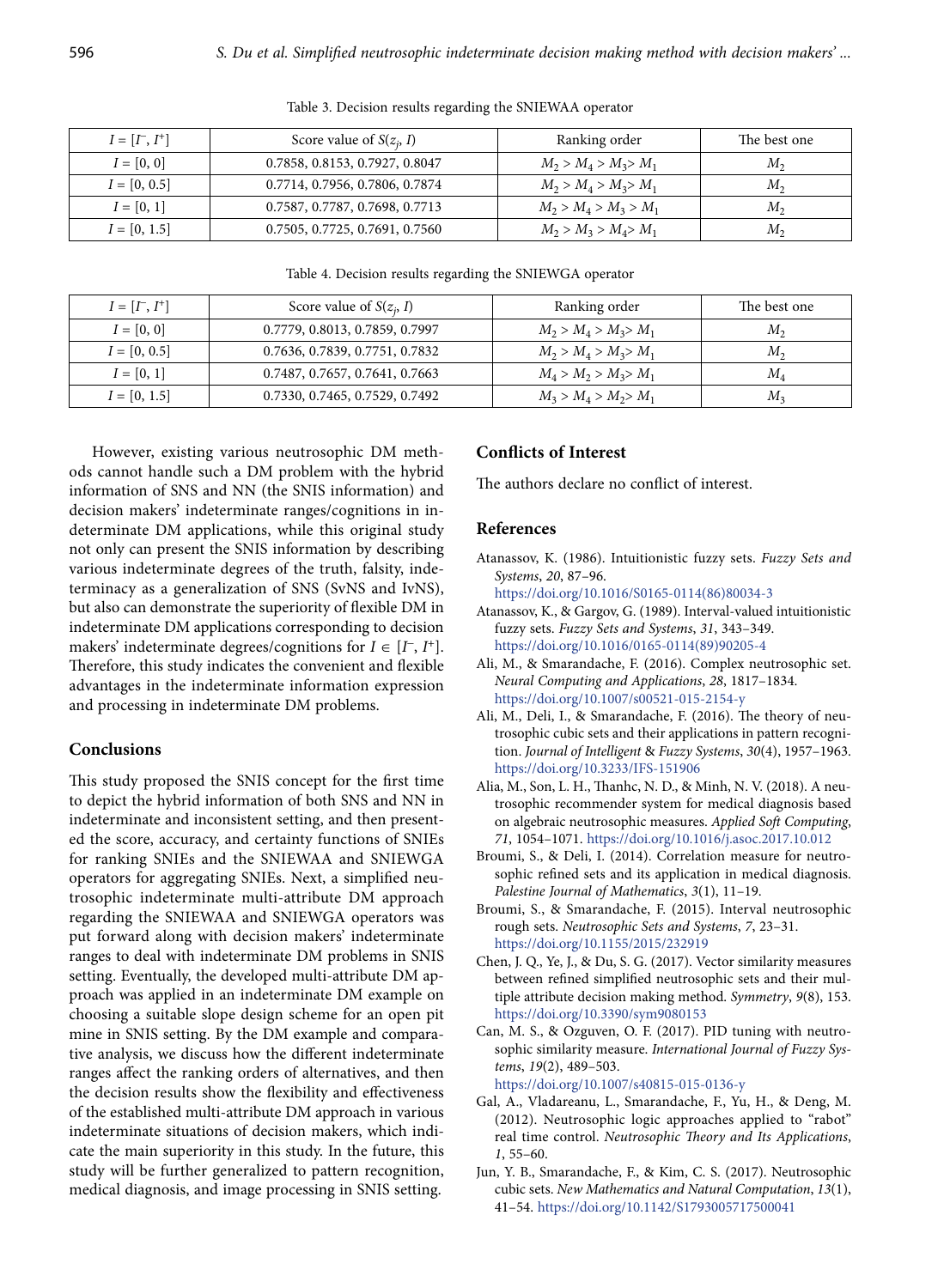- Köseoğlu, A., Şahin, R., & Merdan, M. (2019). A simplified neutrosophic multiplicative set‐based TODIM using water‐filling algorithm for the determination of weights. *Expert Systems*. <https://doi.org/10.1111/exsy.12515>
- Liu, P. D., & Wang, Y. M. (2014). Multiple attribute decision making method based on single-valued neutrosophic normalized weighted Bonferroni mean. *Neural Computing and Applications*, *25*(7–8), 2001–2010. <https://doi.org/10.1007/s00521-014-1688-8>
- Liu, P. D., & Shi, L. L. (2015). The generalized hybrid weighted average operator based on interval neutrosophic hesitant set and its application to multiple attribute decision making. *Neural Computing and Applications*, *26*(2), 457–471. <https://doi.org/10.1007/s00521-014-1736-4>
- Liu, P. D., & Liu, X. (2018). The neutrosophic number generalized weighted power averaging operator and its application in multiple attribute group decision making. *International Journal of Machine Learning and Cybernetics*, *9*(2), 347–358. <https://doi.org/10.1007/s13042-016-0508-0>
- Liu, P., Khan, Q., & Mahmood, T. (2019). Group decision making based on power Heronian aggregation operators under neutrosophic cubic environment. *Soft Computing*, *24*, 1971– 1997. <https://doi.org/10.1007/s00500-019-04025-z>
- Maji, P. K. (2013). Neutrosophic soft set. *Annals of Fuzzy Mathematics and Informatics*, *5*(1), 157–168.
- Peng, J. J., Wang, J. Q., Wu, X. H., Wang, J., & Chen, X. H. (2015). Multivalued neutrosophic sets and power aggregation operators with their applications in multi-criteria group decisionmaking problems. *International Journal of Computational Intelligence Systems*, *8*(2), 345–363. <https://doi.org/10.1080/18756891.2015.1001957>
- Peng, J. J., Wang, J. Q. Wang, J., Zhang, H. Y., & Chen, X. H. (2016). Simplified neutrosophic sets and their applications in multi-criteria group decision-making problems. *International Journal of Systems Science*, *47*(10), 2342–2358. <https://doi.org/10.1080/00207721.2014.994050>
- Read, J., & Stacey, P. (2009). *Guidelines for open pit slope design*. CSIRO Publishing. <https://doi.org/10.1071/9780643101104>
- Smarandache, F. (1998). *Neutrosophy: neutrosophic probability*, *set*, *and logic*. American Research Press.
- Smarandache, F. (2013a). n-Valued refined neutrosophic logic and its applications in physics. *Progress in Physics*, *4*, 143–146.
- Smarandache, F. (2013b). *Introduction to neutrosophic measure*, *neutrosophic integral*, *and neutrosophic probability*. Sitech & Education Publisher.
- Smarandache, F. (2014). *Introduction to neutrosophic statistics*. Sitech & Education Publishing.
- Şahin, R. (2018). Normal neutrosophic multiple attribute decision making based on generalized prioritized aggregation operators. *Neural Computing* & *Applications*, *30*(10), 3095–3115. <https://doi.org/10.1007/s00521-017-2896-9>
- Sahin, R. & Liu, P. D. (2017a). Possibility-induced simplified neutrosophic aggregation operators and their application to multicriteria group decision making. *Journal of Experimental*  & *Theoretical Artificial Intelligence*, *29*(4), 769–785. <https://doi.org/10.1080/0952813X.2016.1259266>
- Sahin, R. & Liu, P. D. (2017b). Some approaches to multi criteria decision making based on exponential operations of simplified neutrosophic numbers. *Journal of Intelligent* & *Fuzzy Systems*, *32*(3), 2083–2099. <https://doi.org/10.3233/JIFS-161695>
- Thanh, N. D., Ali, M., & Son, L. H. (2017). A novel clustering algorithm on neutrosophic recommender system for medical diagnosis. *Cognitive Computation*, *9*(4), 526–544. <https://doi.org/10.1007/s12559-017-9462-8>
- Thong, N. T., Dat, L. Q., Son, L. H., Hoa, N. D., Ali, M., & Smarandache, F. (2019). Dynamic interval valued neutrosophic set: Modeling decision making in dynamic environments. *Computers in Industry*, *108*, 45–52.

<https://doi.org/10.1016/j.compind.2019.02.009>

- Wang, H., Smarandache, F., Zhang, Y. Q., & Sunderraman, R. (2005). *Interval neutrosophic sets and logic: Theory and applications in computing*. Hexis.
- Wang, H., Smarandache, F., Zhang, Y. Q., & Sunderraman, R. (2010). Single valued neutrosophic sets. *Multispace and Multistructure*, *4*, 410–413.
- Wu, X. H., Wang, J. Q., Peng, J. J., & Chen, X. H. (2016). Crossentropy and prioritized aggregation operator with simplified neutrosophic sets and their application in multi-criteria decision-making problems. *International Journal of Fuzzy Systems*, *18*(6), 1104–1116. <https://doi.org/10.1007/s40815-016-0180-2>
- Wu, Q., Wu, P., Zhou, L., Chen, H., & Guan, X. (2018). Some new Hamacher aggregation operators under single-valued neutrosophic 2-tuple linguistic environment and their applications to multiattribute group decision making. *Computers*  & *Industrial Engineering*, *116*, 144–162. <https://doi.org/10.1016/j.cie.2017.12.024>
- Wu, Q., Zhou, L., Chen, Y., & Chen, H. (2019a). An integrated approach to green supplier selection based on the interval type-2 fuzzy best-worst and extended VIKOR methods. *Information Sciences*, *502*, 394–417.

<https://doi.org/10.1016/j.ins.2019.06.049>

- Wu, Q., Lin, W., Zhou, L., Chen, Y., & Chen, H. (2019b). Enhancing multiple attribute group decision making flexibility based on information fusion technique and hesitant Pythagorean fuzzy sets. *Computers* & *Industrial Engineering*, *127*, 954–970. <https://doi.org/10.1016/j.cie.2018.11.029>
- Ye, J. (2014a). A multicriteria decision-making method using aggregation operators for simplified neutrosophic sets. *Journal of Intelligent* & *Fuzzy Systems*, *26*, 2459–2466. <https://doi.org/10.3233/IFS-130916>
- Ye, J. (2014b). Clustering methods using distance-based similarity measures of single-valued neutrosophic sets. *Journal of Intelligent Systems*, *23*(4), 379–389. https://doi.org/10.1515/jisys-2013-0091
- Ye, J. (2016). Fault diagnoses of steam turbine using the exponential similarity measure of neutrosophic numbers. *Journal of Intelligent* & *Fuzzy Systems*, *30*, 1927–1934. <https://doi.org/10.3233/IFS-151903>
- Ye, J. (2017). Single valued neutrosophic similarity measures based on cotangent function and their application in the fault diagnosis of steam turbine. *Soft Computing*, *21*(3), 817–825. <https://doi.org/10.1007/s00500-015-1818-y>
- Ye, J. (2018). Neutrosophic number linear programming method and its application under neutrosophic number environments. *Soft Computing*, *22*(14), 4639–4646. <https://doi.org/10.1007/s00500-017-2646-z>
- Ye, S., Fu, J., & Ye, J. (2015). Medical diagnosis using distancebased similarity measures of single valued neutrosophic multisets. *Neutrosophic Sets and Systems*, *7*, 47–52.